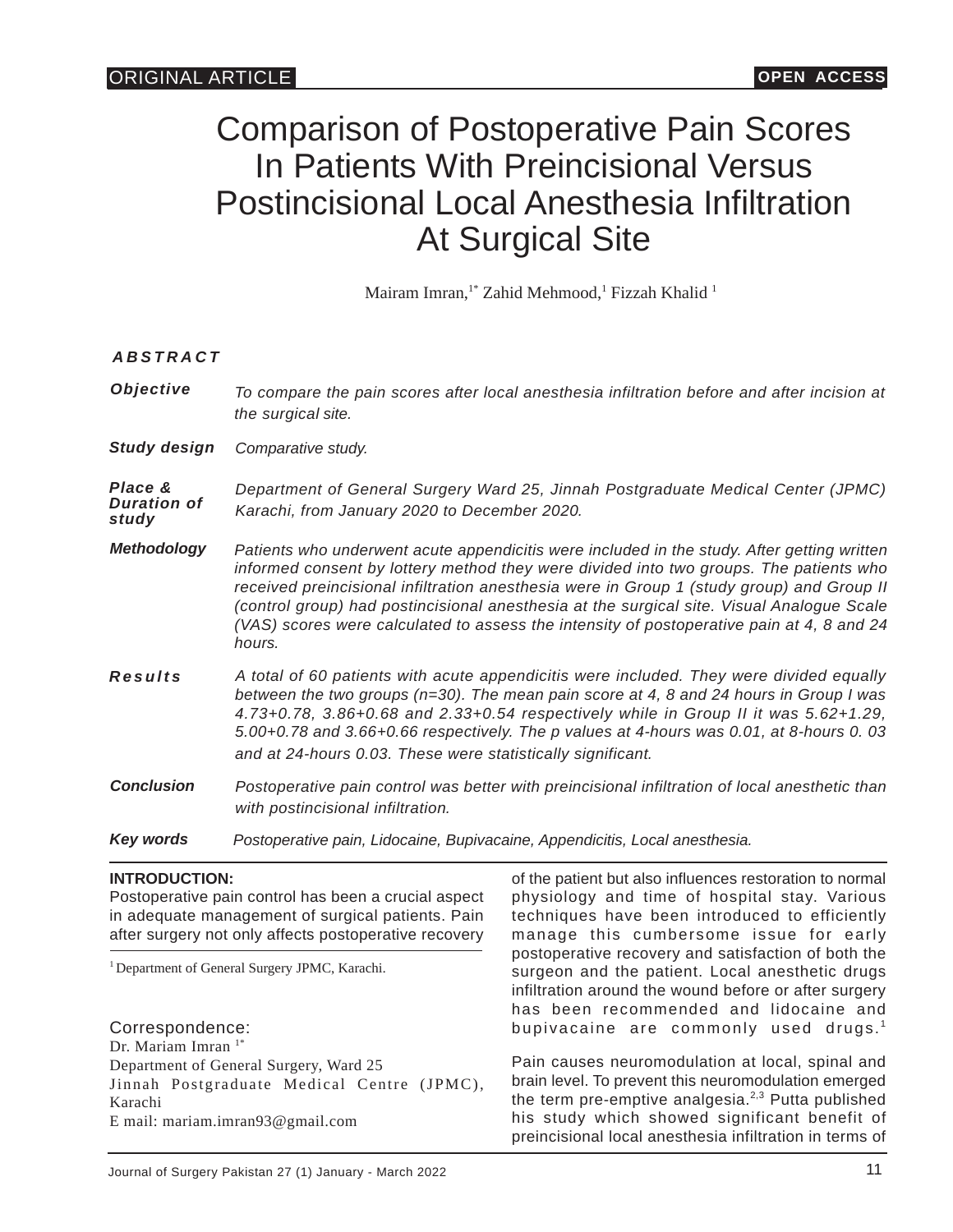shoulder pain and early mobilization and discharge from the hospital.<sup>4</sup> Liang and Cantore also reported similar results in their studies but Turner and Gluck found no significant difference between preincision and postincision local anesthesia infiltration. 5-8

This generated the idea of infiltration of local anesthesia at the site of surgery before incision and compare it with postincisional local anesthesia infiltration by assessing postoperative pain scores in patient populations.<sup> $1,3,9$ </sup> Although various studies have shown that local anesthetic bupivacaine and lidocaine infiltration at the surgical site reduce postoperative pain, but literature regarding advantages and use of bupivacaine and lidocaine in terms of preincisional versus postincisonal infiltration is still under consideration. This study was conducted to find out advantages of preincisional versus postincisional local anesthesia infiltration for postoperative pain management.

## **METHODOLOGY:**

This comparative study was conducted in the Department of General Surgery Ward 25, JPMC Karachi from January 2020 to December 2020. Keeping mean+SD of postoperative pain score in study group as compared to control group (26.37+16.24 versus 38.30+ 9.51, p<0.01), confidence interval 95%, power test 90% the estimated sample size was 30 in each group and total sample size of 60. Consecutive sampling technique was used to enroll patients .

Patients with the diagnosis of acute appendicitis who underwent open appendectomy under general anesthesia were enrolled in this study. Patients with perforated appendix and those converted to open appendicectomy or laparotomy were excluded. Patients using opioids were also excluded from the study.

Patients were explained the nature of study and written and informed consent taken. Two groups of 30 patients each with lottery method were made. In Group I (study group) patients received preincisional lidocaine and bupivacaine at the surgical site, while Group II (control group) patients received lidocaine and bupivacaine at the end of procedure. Patients were assessed for mean postoperative pain score via VAS. Patients were assessed at 4, 8 and 24 hours postoperatively and data was collected on predesign form.

Data were entered on SPSS version-20. Mean and SD were calculated for postoperative pain score, BMI and age. Frequency and percentages were calculated for gender and outcome variable (mean postoperative pain score). The two groups were compared for mean postoperative pain score by applying student t test. A p value <0.05 was taken as significant.

## **RESULTS:**

A total 60 patients with acute appendicitis were included. The age of the patients was from 18 years to 40 years. Group I included 30 subjects with 21 (35%) male and 9 (15%) female patients, with the mean age of 23.80+2.52 year. Group II also included 30 patients, with 18 (30%) males and 12 (20%) females with the mean age of 24.93+3.08 year. The overall mean age was 24.36+2.85 year. The mean height in Group I was 1.52+0.16 meters while in Group II 1.67+0.19 meters with overall mean height of 1.65+0.27 meters. The mean weight in Group I was 50.78+5.16 kg while in group II it was 67.16+19.54 kg with overall mean weight of 58.97+16.40 kg. The mean BMI in Group I was 20.71+2.57 kg/m<sup>2</sup> while in Group II 24.93+4.43 kg/m<sup>2</sup> with overall mean BMI of  $22.82+4.17$  kg/m<sup>2</sup>.

In Group I the mean pain score at 4-hours was 4.73+0.78 while in Group II 5.62+1.29. The overall mean pain score at 4-hours was 5.31+0.92. Details are given in table I. In this study the mean pain score at 4, 8 and 24 hours was less in the age group of > 25 years in both the groups. It was slightly less in male gender in both the groups and also less in BMI of  $17-24 \text{ kg/m}^2$  range in both the groups.

## **DISCUSSION:**

Pain is unpleasant sensation that occurs in all surgeries and may be of mild to severe intensity. The goal of the surgeon is to minimize the pain for better patient outcome. To achieve this various techniques and number of analgesics are used. Every technique and analgesic drugs has pros and

| Table I: Mean Postoperative Pain Scores |                              |                              |                               |
|-----------------------------------------|------------------------------|------------------------------|-------------------------------|
| <b>Groups</b>                           | <b>Pain Score at 4-hours</b> | <b>Pain Score at 8-hours</b> | <b>Pain Score at 24-hours</b> |
| Group I                                 | 4.7333+0.78492               | 3.8667+0.68145               | 2.3333+0.54667                |
| Group II                                | $5.62 + 1.292$               | 5.000+0.78784                | 3.6667+0.66089                |
| P value *                               | $0.01*$                      | $0.03*$                      | $0.03*$                       |

12 Journal of Surgery Pakistan 27 (1) January - March 2022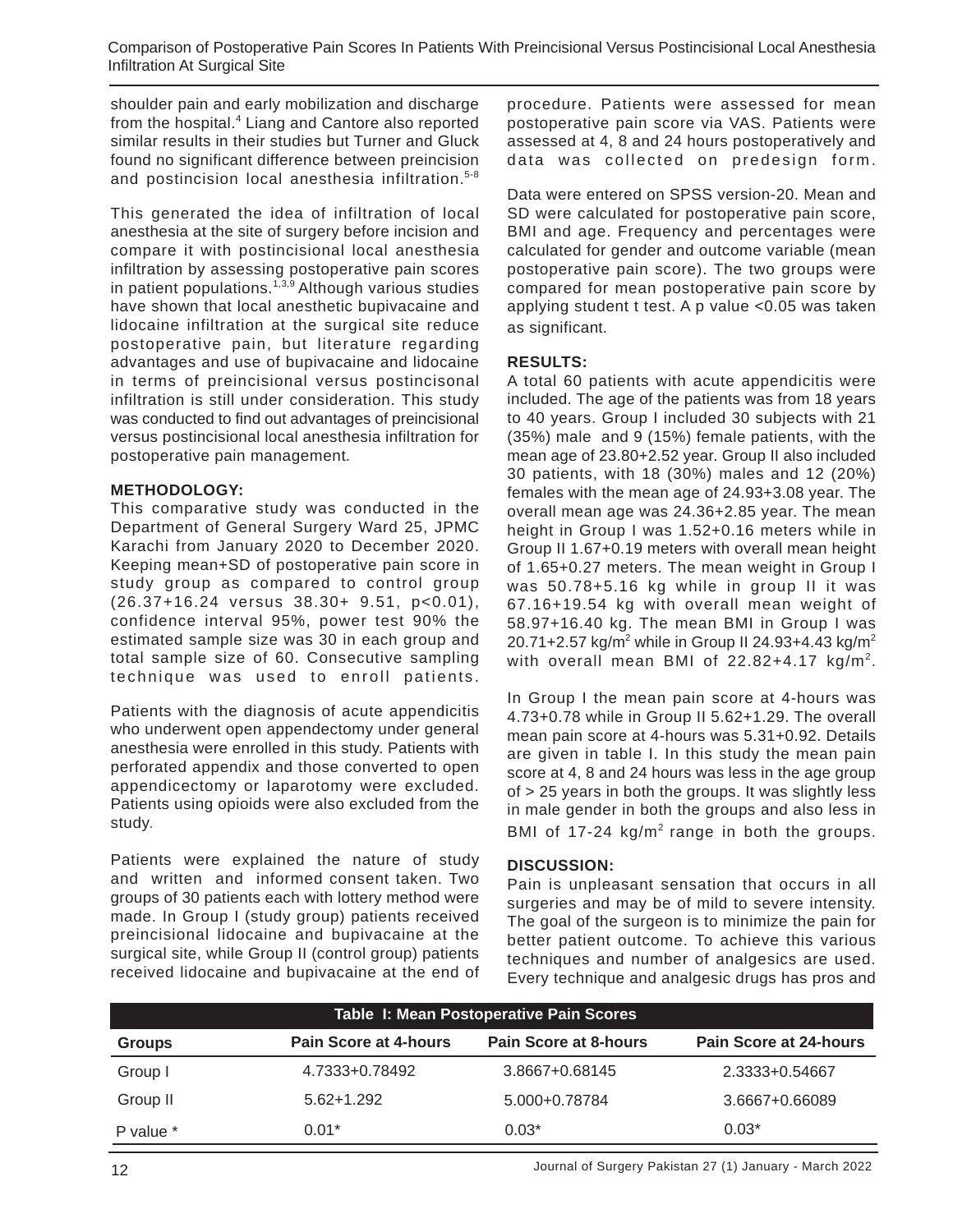cons. In this study we used local anesthesia infiltration at wound site before and after the incision. The results of this study indicate that preincisional surgical site infiltration using both bupivacaine and lidocaine can provide adequate postoperative pain relief up to 24 hours postoperatively following appedicectomy under general anesthesia. Both drugs were found safe.

The concept of preemptive or preincisional analgesia focuses on prevention of central sensitization triggered by surgical incision; however, other factors have been advocated that exaggerate and prolong pain after surgery due to hypersensitization of higher centers in central nervous system. These include noxious intraoperative stimuli as retraction, postoperative inflammatory processes, and ectopic neural activity.<sup>10</sup>

In this study the mean pain score at 4, 8 and 24 hours in study group I was less than control group. A study by Goettsch et al comparing effect on pain control of preincisional versus postincisional local anesthesia the mean pain score was significantly lower in the preincision cohort compared to postincisional group.<sup>11</sup> Putta, Liang and Cantore also reported similar outcome in their comparative study for postoperative pain management.<sup>4-6</sup> Pain control helped in early mobilization and early discharge from the hospital. Same results are not duplicated in other studies.<sup>7,8,12,13</sup>

Lidocaine is amide group local anesthetic drug which blocks sodium channels on neuronal tissue that plays vital role in conduction of pain signals from surgical wound site to brain. Its starts its action within 1-2 minutes and duration of action is 10-20 minutes while using IV or 30 minutes to 3-hours when infiltrated locally into the wound site. Bupivacaine is another drug commonly used as analgesia because of its longer duration of action but in large doses can cause cardiac problems. To overcome this issue new long acting drugs ropivacaine and levobupivacaine are developed for the safety of patients.<sup>14-16</sup>

In this study we used combination of lidocaine and bupivacaine that showed decrease in pain scores and analgesic requirement Postoperatively in preincision group it helped early mobilization and discharge from the hospital. Ko et al also used the same combination of drugs but could not find any advantage in terms of hospital stay and analgesic requirement while Lohsiriwat used bupivacaine into skin, subcutaneous tissue and muscular layer and reported significant pain reduction in postoperative

period up to 48 hours.<sup>17,18</sup> Edward et al conducted study on pediatric population and reported no benefit of local anesthesia infiltration in appendicectomy.<sup>19</sup> The results of this study provide evidence based data on the subject of postoperative pain control and may set standards for others to implement in their clinical practices.

# **CONCLUSION:**

Postoperative pain control was better with preincisional infiltration of bupivacaine and lidocaine than with postincisional infiltration. The combination of drugs used was found safe.

## **REFERENCES:**

- 1. Labrum JT, Ilyas AM. Preemptive analgesia in thumb basal joint arthroplasty: Immediate postoperative pain with preincision versus postincision local anesthesia. J Hand Microsurg. 2017;9:80-3.
- 2. Ejlersen E, Andersen HB, Eliasen K, Mogensen T. A comparison between preincisional and postincisional lidocaine infiltration and postoperative pain. Anesth Analg.1992;74:495-8.
- 3. Olanipekun SO, Adekola OO, Desalu I, Kushimo OT. The effect of pre-incision field block versus post-incision inguinal wound infiltration on postoperative pain after paediatric herniotomy. Maced J Med Sci. 2015;3:666-71.
- 4. Putta PG, Pasupuleti H, Samantaray A, Natham H, Rao MH. A comparative evaluation of pre-emptive versus postsurgery intraperitoneal local anaesthetic instillation for postoperative pain relief after laparoscopic cholecystectomy: A prospective, randomised, double blind and placebo controlled study. Indian J Anaesth. 2019;63:205-11.
- 5. Liang SS, Ying AJ, Affan ET, Kakala BF, Strippoli GF, Bullingham A, et al. Continuous local anaesthetic wound infusion for postoperative pain after midline laparotomy for colorectal resection in adults. Cochrane Database Syst Rev. 2019;10(10):CD012310. doi: 10.1002/14651858.CD012310.pub2.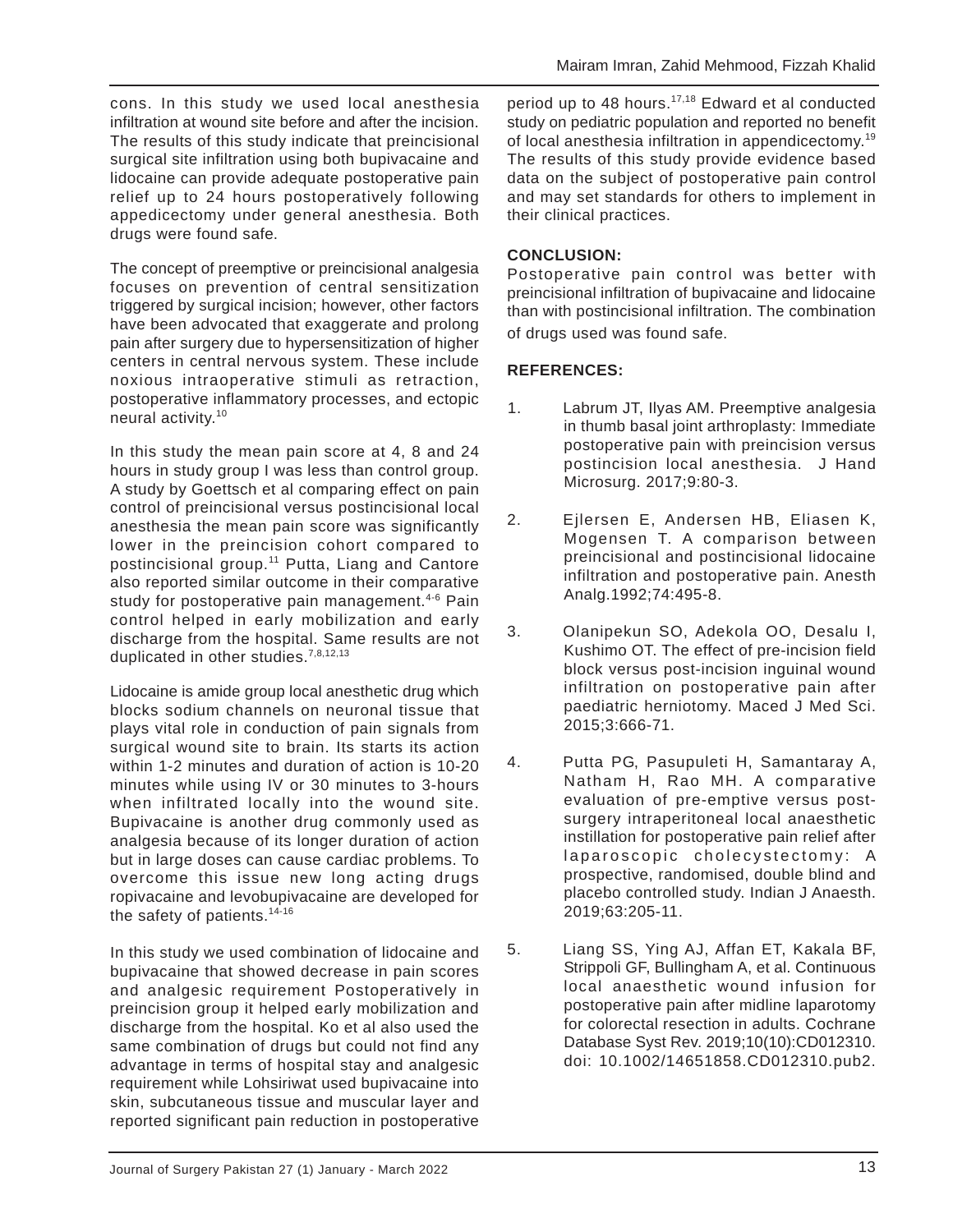Comparison of Postoperative Pain Scores In Patients With Preincisional Versus Postincisional Local Anesthesia Infiltration At Surgical Site

- 6. Cantore F, Boni L, Di Giuseppe M, Giavarini L, Rovera F, Dionigi G. Pre-incision local infiltration with levobupivacaine reduces pain and analgesic consumption after laparoscopic cholecystectomy: a new device for day-case procedure. Int J Surg. 2008;6 Suppl 1:S89-92. doi: 10.1016/j.ijsu.2008.12.033.
- 7. Turner GA, Chalkiadis G. Comparison of preoperative with postoperative lignocaine infiltration on postoperative analgesic requirements. BJA: British J Anaesth. 1994;72:541-3.
- 8. Gluck O, Barber E, Feldstein O, Tal O, Kerner R, Keidar R, et al. The effect of subcutaneous and intraperitoneal anesthesia on post laparoscopic pain: a randomized controlled trial. Sci Rep. 2021;11(1):81. doi: 10.1038/s41598-020-80130-6.
- 9. Èustovic S, Pandža H, Delibegovic S. Effect of local anesthesia on the postoperative pain after laparoscopic appendectomy. J Laparoendosc Adv Surg Tech A. 2019;29:65- 71. doi: 10.1089/lap.2018.0452.
- 10. Barletta JF, Asgeirsson T, Senagore AJ. Influence of intravenous opioid dose on postoperative ileus.Ann Pharmacother.2011;45:916-23.
- 11. Goettsch WG, Sukel MP, van der Peet DL, van Riemsdijk MM, Herings RM. In-hospital use of opioids increases rate of coded postoperative paralytic ileus. Pharmacoepidemiol Drug Saf. 2007;16:668- 74.
- 12. Molliex S, Haond P, Baylot D, Prades JM, Navez M, Elkhoury Z, et al. Effect of prevs postoperative tonsillar infiltration with local anesthetics on postoperative pain after tonsillectomy. Acta Anaesthesiol Scand. 1996;40:1210-5.
- 13. Dahl V, Raeder JC, Erno PE, Kovdal A. Preemptive effect of pre-incisional versus postincisional infiltration of local anaesthesia on children undergoing hernioplasty. Acta Anaesthesiol Scand. 1996;40:847-51.
- 14. Virlos I, Clements D, Beynon J, Ratnalikar V, Khot U. Short-term outcomes with intrathecal versus epidural analgesia in

laparoscopic colorectal surgery.Br J Surg.2010;97:1401-6.

- 15. Levy BF, Scott MJ, Fawcett W, Fry C, Rockall TA. Randomized clinical trial of epidural, spinal or patient-controlled analgesia for patients undergoing laparoscopic colorectal surgery. Br J Surg. 2011;98:1068-78.
- 16. Wongyingsinn M, Baldini G, Stein B, Charlebois P, Liberman S, Carli F. Spinal analgesia for laparoscopic colonic resection using an enhanced recovery after surgery programme: better analgesia, but no benefits on postoperative recovery: a randomized controlled trial. Br J Anaesth.2012;108:850-6.
- 17. Ko CY, Thompson JE Jr, Alcantara A, Hiyama D. Preemptive analgesia in patients undergoing appendectomy. Arch Surg. 1997;132:874-7.
- 18. Lohsiriwat V, Lert-akyamanee N, Rushatamukayanunt W. Efficacy of preincisional bupivacaine infiltration on postoperative pain relief after appendectomy: prospective double-blind randomized trial. World J Surg. 2004;28:947- 50.
- 19. Edwards TJ, Carty SJ, Carr AS, Lambert AW. Local anaesthetic wound infiltration following paediatric appendicectomy: a randomised controlled trial: time to stop using local anaesthetic wound infiltration following paediatric appendicectomy? Int J Surg. 2011;9:314-7.